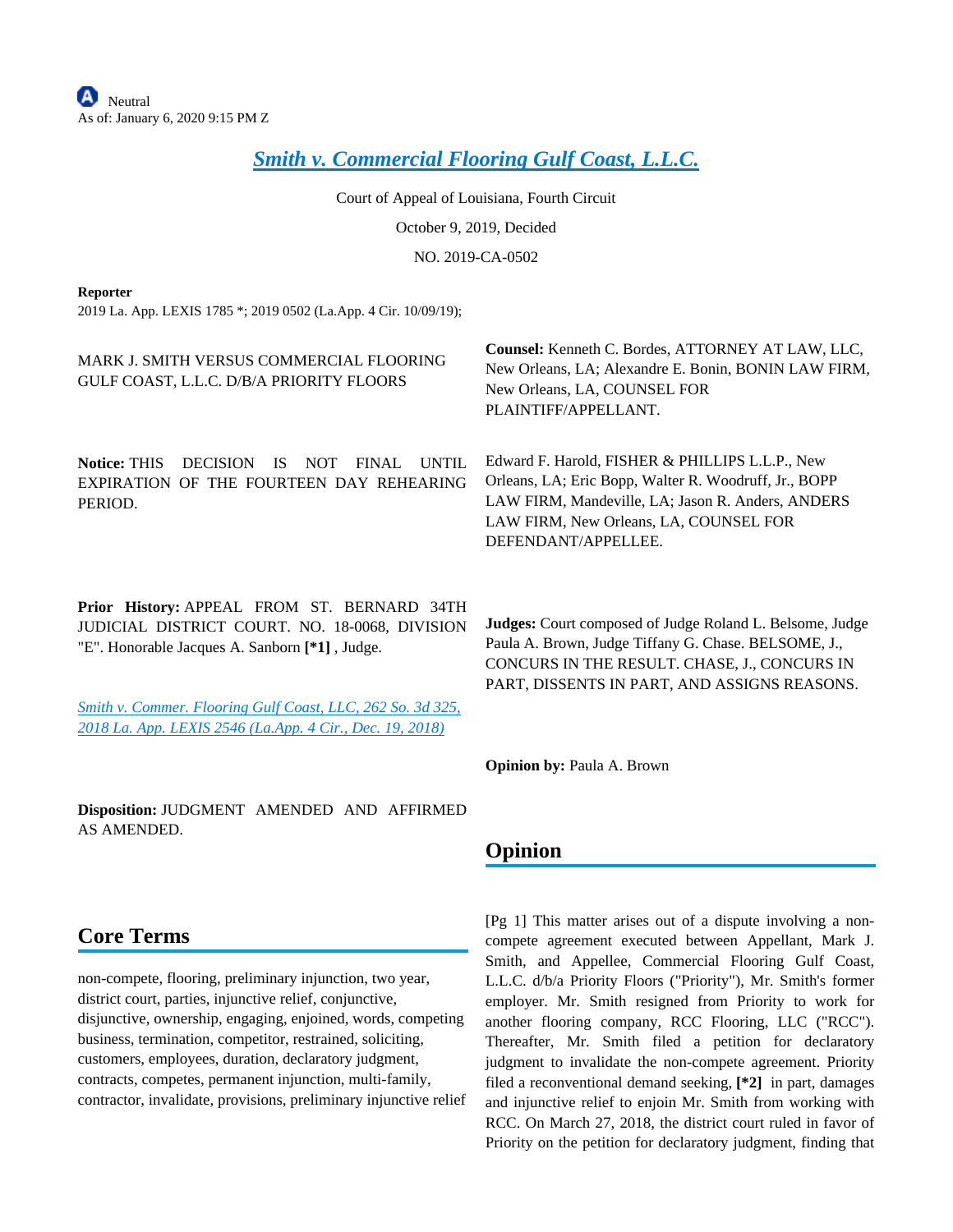the non-compete agreement was valid. On March 19, 2019, the district court granted Priority's request for a preliminary injunction for a period not to exceed two years from the date of judgment. Mr. Smith appeals the March 19, 2019 judgment granting the preliminary injunction. For the reasons that follow, we find no manifest error in the district court's issuance of the preliminary injunction; however, the district [Pg 2] court erred, as a matter of law, in the duration of the injunctive relief granted. Accordingly, we amend and affirm as amended the district court's judgment.

#### **FACTUAL AND PROCEDURAL HISTORY**

Priority is a commercial contractor flooring company headquartered in Jefferson Parish. Mr. Smith worked for Priority for approximately six and a half years. He was initially employed as an entry-level salesman and later promoted to manager of the multi-family division. Mr. Smith was again promoted in August 2015 to general sales manager, a position which required him to oversee the **[\*3]** operations of both the multi-family and commercial business divisions. On October 6, 2015, Mr. Smith signed a non-disclosure and non-compete employee agreement (the "non-compete agreement") with Priority. The non-compete agreement prohibited Mr. Smith from working with Priority's competitors, owning a competing business, and soliciting customers of Priority in certain parishes listed in the agreement, including Jefferson Parish, for a period of two years from his termination date.

In October 2017, Mr. Smith informed Priority that he intended to resign to accept an executive position with RCC, a commercial flooring company that also does business in Jefferson Parish. Following, Priority offered Mr. Smith an executive position and requested he sign another non-compete agreement. Mr. Smith declined. Mr. Smith remained with Priority until December 15, 2017.<sup>1</sup>

[Pg 3] On December 18, 2017, Priority sent Mr. Smith written notice that it intended to enforce the non-compete agreement. In response, on January 9, 2018, Mr. Smith filed a petition for declaratory judgment seeking a declaration to have the noncompete agreement invalidated. Mr. Smith alleged that the clauses of the non-compete **[\*4]** agreement should be strictly construed against its enforceability, and the use of the conjunction "and" in identifying the behavior restrained meant that the agreement was only valid if he engaged in all three of the prohibited restraints: working at another flooring

company, owning another flooring company, and soliciting Priority's customers. Mr. Smith further alleged the clear wording of the non-compete agreement required him to have an ownership interest in a competing business for a breach to occur. Considering that he had no ownership interest in RCC, Mr. Smith asserted the non-compete agreement was not enforceable.

On February 8, 2018, Priority filed an answer denying the allegations of the petition for declaratory judgment and a reconventional demand seeking preliminary and permanent injunctive relief to enforce the non-compete agreement. Priority alleged Mr. Smith breached the non-compete agreement by accepting work at RCC and should be enjoined from working with RCC or any other competing commercial flooring businesses in the protected parishes.

The parties consented to having Mr. Smith's petition for declaratory judgment and Priority's request for preliminary injunctive relief **[\*5]** consolidated for consideration at a single evidentiary hearing, which took place on March 7, 2018. [Pg 4] Both Kimberly Rooney, Priorty's CEO and coowner, and Mr. Smith testified at the hearing.

Ms. Rooney testified that the purpose of the non-compete agreement was "to prohibit any activity that involved the sale and/or installation of floor preparation and/or materials, but the agreement did not prohibit employees from working at a business, such as Home Depot.<sup>2</sup> Ms. Rooney said since 2015, all nineteen of Priority's employees signed non-compete agreements. She said RCC was a direct competitor of Priority, as RCC and Priority bid on a number of the same contracts and competed for labor.<sup>3</sup> She believed Mr. Smith had already approached one of Priority's primary sub-contractors to work for RCC. She said without the non-compete agreement, Mr. Smith could leverage the information and the relationships he developed at Priority to benefit RCC, emphasizing that Mr. Smith previously had access to a written list of all of Priority's sub-contractors.

Mr. Smith testified that he understood the non-compete

3 Businesses that Ms. Rooney specifically identified as noncompetitors included "Floor & Décor," "Lowe's Home Improvements," "Home Depot," "Costco," "Floor De Lis," and "Sherwin Williams."

<sup>1</sup>Priority alleged in its reconventional demand discussed *infra*, that Mr. Smith worked for Priority until December 15, 2017.

<sup>2</sup>She explained Priority did not consider Home Depot as a competitor because Home Depot is in retail flooring, whereas, Priority is a commercial flooring contractor with approximately 50% of its business multi-family and 50% commercial. Ms. Rooney defined "multi-family as apartment replacement, which occurred when an apartment management company representative contacted Priority for new flooring.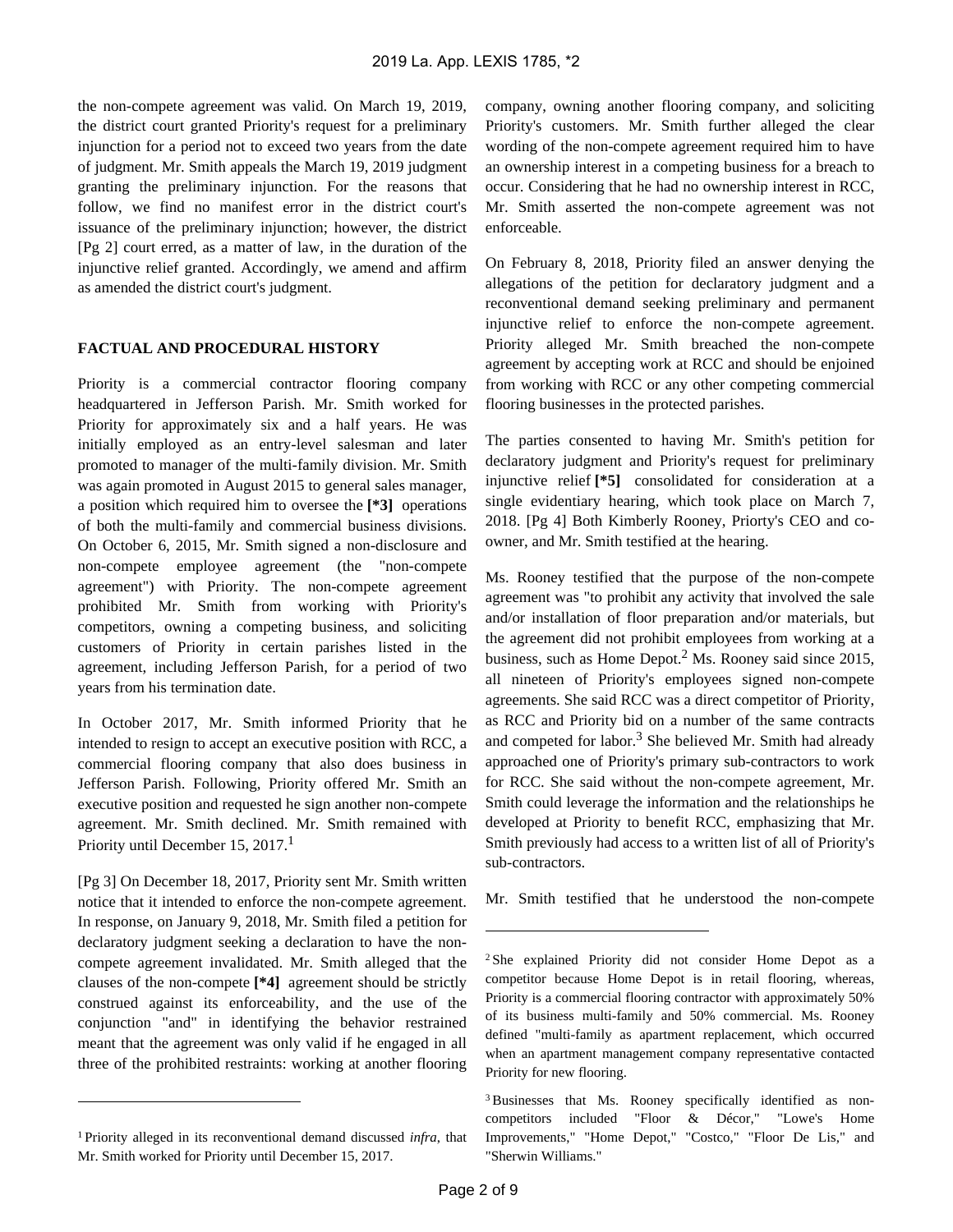agreement to mean that he could not "take ownership or part ownership, solicit customers and **[\*6]** take priority information to a new company." Mr. Smith denied taking proprietary information to RCC or soliciting Priority's clients. He testified that he did not need anything he learned at Priority to do his job at RCC and that the only entities [Pg 5] he called at RCC were already a part of RCC's contact lists. Mr. Smith testified he had immediate oversight of Priority's multi-family and commercial division, with duties that included training, cultivating employees, bid review, and resolution of contract issues on job sites. His work at Priority was sixty percent multi-family and forty percent commercial. In contrast, he described his job at RCC as more of "an administrative role, oversight of the accounting aspect."

On cross-examination, Mr. Smith identified his signature on the Priority non-compete agreement. He acknowledged the position he applied for at RCC was vice-president of operations. Mr. Smith verified that he initially signed a noncompete agreement with RCC; however, RCC and he agreed to disregard the non-compete agreement. Mr. Smith admitted that RCC and he discussed changing his job responsibilities in order to avoid a conflict with Priority's non-compete agreement **[\*7]** and that RCC agreed to help him with attorney's fees in the event he was sued over the agreement. Mr. Smith reiterated that he understood he would not be in violation of Priority's non-compete agreement as long as he did not own a part of a competitor's business. Mr. Smith confirmed that a person's reputation in the commercial flooring business and the quality of the work performed play a role in the development of relationships. He testified his position at Priority required him to develop relationships with contractors and customers; and if something went wrong, to act as the "escalation point" in solving the problem. Mr. Smith verified that the names of some of the general contractors who worked for Priority are also the names of contractors who work for RCC. Mr. Smith admitted that he [Pg 6] discussed the scope of his commercial flooring experience acquired at Priority with RCC before he accepted RCC's position.

At the conclusion of the hearing, the parties submitted posttrial memoranda; thereafter, the district court rendered separate judgments. As to the petition for declaratory judgment, on March 27, 2018, the district court found a valid non-compete agreement existed between **[\*8]** the parties, writing that the use of the verbiage "and"' as opposed to 'and/or' did not vitiate or reduce the effectiveness of this contract'" with reference to the listing of the restrained behaviors. Mr. Smith appealed. This Court dismissed the appeal, holding that the appeal of the declaratory judgment was not a final, appealable judgment, and accordingly, remanded the matter back to the district court.<sup>4</sup>

On March 13, 2019, the district court granted Priority's request for preliminary injunctive relief. The district court found Mr. Smith had violated the terms of the non-compete agreement; a valid non-compete agreement existed between the parties; and the non-compete agreement provided for a reasonable, two-year non-compete period. The district court preliminarily enjoined Mr. Smith from working with RCC or any other Priority business competitor until such time as Priority's request for permanent injunction could be adjudicated, "but in no event for longer than two years from the date of this Judgment."<sup>5</sup>

[Pg 7] Mr. Smith devolutively appeals the March 13, 2019 judgment.<sup>6</sup>

<sup>4</sup>*See [Smith v. Commer. Flooring Gulf Coast, LLC, 2018-0537 \(La.](https://advance.lexis.com/api/document?collection=cases&id=urn:contentItem:5V0R-PKC1-JCRC-B0RY-00000-00&context=)  [App. 4 Cir. 12/19/18\), 262 So.3d 325](https://advance.lexis.com/api/document?collection=cases&id=urn:contentItem:5V0R-PKC1-JCRC-B0RY-00000-00&context=)*.

<sup>5</sup>The district court's judgment included the following:

It is ORDERED, ADJUDGED AND DECREED that there be Judgment herein in favor of Defendant Commercial Flooring Gulf Coast, L.L.C. *d/b/a* Priority Floors granting its request for preliminary **[\*9]** injunctive relief against Plaintiff Mark J. Smith. The Court finds as follows:

(a) Plaintiff Mark J. Smith violated the terms of the Noncompete/Non-solicitation contract between the parties by working for RCC Flooring, LLC. *[La. R.S. 23:921\(H\)](https://advance.lexis.com/api/document?collection=statutes-legislation&id=urn:contentItem:5GCR-5K51-DXC8-0121-00000-00&context=)* ("In addition, upon proof of the obligor's failure to perform, and without the necessity of proving irreparable injury, a court of competent jurisdiction shall order injunctive relief enforcing the terms of the agreement....");

(b) There was a valid Non-compete/Non-solicitation contract between the parties; and

(c) The Agreement between the parties provided for a reasonable two year Non-competition/Non-solicitation period.

Accordingly, the Court grants preliminary injunctive relief in favor of Defendant Commercial Flooring Gulf Coast, L.L.C. *d/b/a* Priority Floors. Plaintiff Mark J. Smith is preliminarily enjoined from working for RCC Flooring, LLC, or any other business that competes with Priority Floors, in any of the Protected Parishes identified in the Agreement until such time as Priority Floors' request for Permanent Injunction can be adjudicated, but in no event for longer than two years from the date of this Judgment. Defendant Commercial Flooring Gulf Coat, **[\*10]** L.L.C. *d/b/a* shall provide a security bond in the amount of \$2,500.00.

<sup>6</sup>Mr. Smith initially filed a motion for suspensive appeal of the March 13, 2019 judgment; the district court granted the suspensive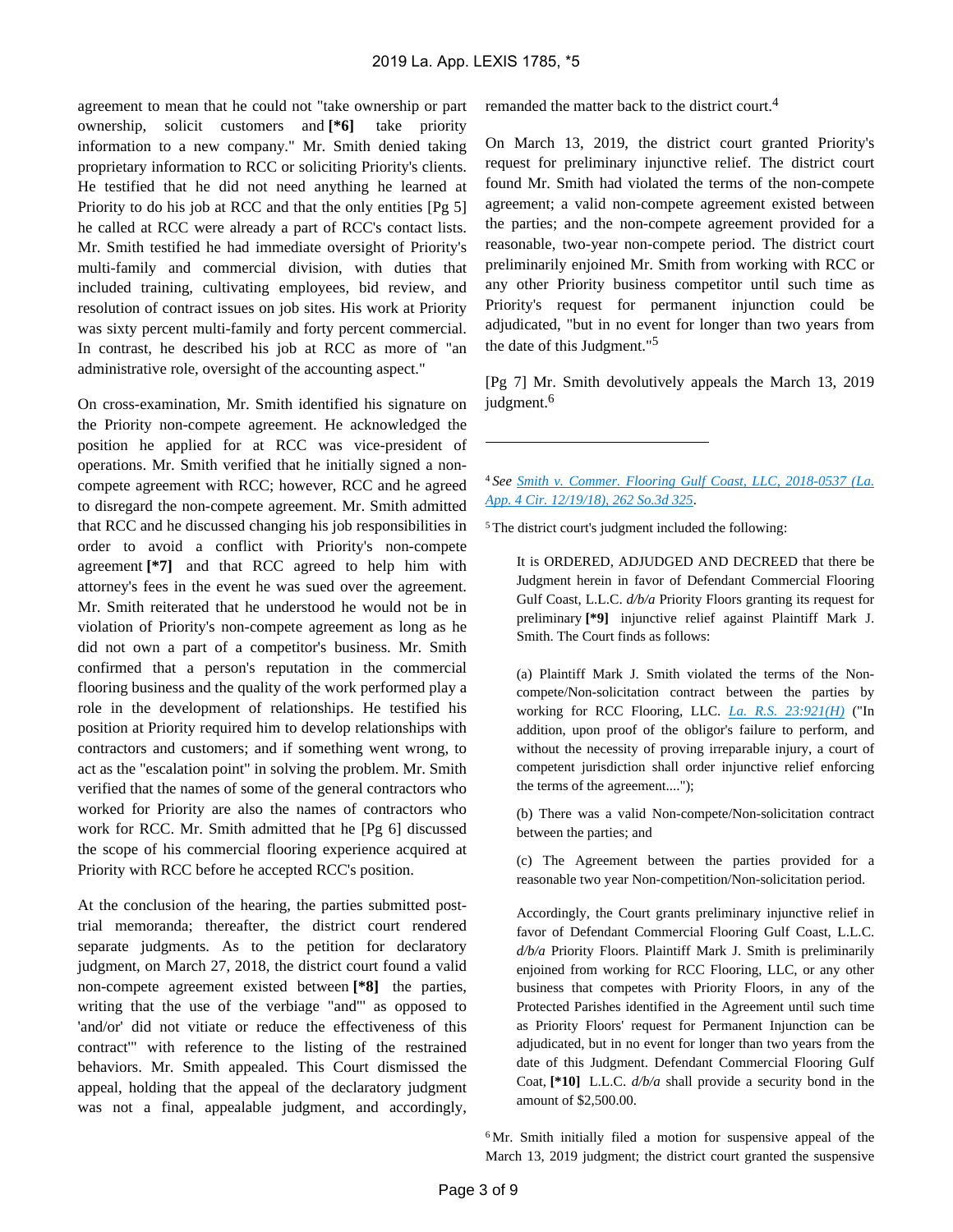### **DISCUSSION**

Mr. Smith contends the district court erred in granting Priority's motion for preliminary injunction in three respects: (1) the district court effectively added the disjunctive "or" to the non-compete clauses, thereby significantly broadening the language of a strictly construed restrictive covenant; (2) the district court erred in finding a valid non-compete/nonsolicitation agreement between the parties despite the overly broad language contained in the contract; and (3) the district court erred [Pg 8] by granting judgment unlawfully restraining Mr. Smith from his trade beyond a period of two years from termination of employment, contrary to Louisiana law.

We will first review assigned errors one and two as both errors question the validity of the non-compete agreement.

#### **Validity of the Non-Compete Agreement**

Historically, Louisiana jurisprudence has had a strong public policy against non-compete agreements between **[\*11]**  employers and employees, strictly construing such agreements against the party seeking enforcement. *See [Clear](https://advance.lexis.com/api/document?collection=cases&id=urn:contentItem:4G0D-CCX0-0039-414B-00000-00&context=)  [Channel Broadcasting, Inc., v. Brown, 2004-0133, p. 4 \(La.](https://advance.lexis.com/api/document?collection=cases&id=urn:contentItem:4G0D-CCX0-0039-414B-00000-00&context=)  [App. 4 Cir. 3/30/05\), 901 So. 2d 553, 555-56](https://advance.lexis.com/api/document?collection=cases&id=urn:contentItem:4G0D-CCX0-0039-414B-00000-00&context=)* (citations omitted). This public policy is premised upon the state's interest in preventing an individual from contractually depriving himself of the ability to support himself and becoming a public burden. *Id.*

Louisiana law on non-compete agreements is codified under *[La. R.S. 23:921](https://advance.lexis.com/api/document?collection=statutes-legislation&id=urn:contentItem:5GCR-5K51-DXC8-0121-00000-00&context=)*. *[La. R.S. 23:921\(A\)\(1\)](https://advance.lexis.com/api/document?collection=statutes-legislation&id=urn:contentItem:5GCR-5K51-DXC8-0121-00000-00&context=)* nullifies non-compete agreements, except as expressly provided for in the sub-parts of the statute; in the event the exceptions are met, the noncompete agreement shall be enforceable.<sup>7</sup> The exceptions,

appeal. In response, Priority filed a motion to correct the appeal to re-designate the suspensive appeal as a devolutive appeal, citing *[La.](https://advance.lexis.com/api/document?collection=statutes-legislation&id=urn:contentItem:5FGM-01D1-DYB7-W09H-00000-00&context=)  [C.C.P. art. 3612](https://advance.lexis.com/api/document?collection=statutes-legislation&id=urn:contentItem:5FGM-01D1-DYB7-W09H-00000-00&context=)*. That article, states, in part, that an appeal of a judgment relating to a preliminary injunction "shall not be suspended during the pendency of an appeal unless the court in its discretion so orders." The district court granted Priority's motion to correct appeal. Mr. Smith sought supervisory writ review before this Court and the Supreme Court. Mr. Smith's writ applications were denied. *See Smith v. Commercial Flooring Gulfcoast, LLC*, 2019-0422 (La. App. 4 Cir. 8/2/19) and *[Smith v. Commercial Flooring Gulfcoast, LLC, 2019-](https://advance.lexis.com/api/document?collection=cases&id=urn:contentItem:5WXW-F411-JXG3-X1BK-00000-00&context=) [01263 \(La. 8/13/19\); 2019 La. LEXIS 1896](https://advance.lexis.com/api/document?collection=cases&id=urn:contentItem:5WXW-F411-JXG3-X1BK-00000-00&context=)*.

<sup>7</sup>By 2010 La. Acts, No. 164, §1, *[La. R.S. 23:921\(A\)\(1\)](https://advance.lexis.com/api/document?collection=statutes-legislation&id=urn:contentItem:5GCR-5K51-DXC8-0121-00000-00&context=)* was amended to add a second sentence. The statute presently states the following:

Every contract or agreement, or provision thereof, by which

which allow employers and employees to confect noncompete agreements, are outlined in *[La. R.S. 23:921\(C\)](https://advance.lexis.com/api/document?collection=statutes-legislation&id=urn:contentItem:5GCR-5K51-DXC8-0121-00000-00&context=)*. *[La.](https://advance.lexis.com/api/document?collection=statutes-legislation&id=urn:contentItem:5GCR-5K51-DXC8-0121-00000-00&context=)  [R.S. 23:921\(C\)](https://advance.lexis.com/api/document?collection=statutes-legislation&id=urn:contentItem:5GCR-5K51-DXC8-0121-00000-00&context=)* permits an employee to agree with his employer to refrain from engaging in a business similar to the employer's business and/or soliciting the employer's customers for a period not to exceed two years [Pg 9] from the employee's termination date.<sup>8</sup> For purposes of *[La. R.S.](https://advance.lexis.com/api/document?collection=statutes-legislation&id=urn:contentItem:5GCR-5K51-DXC8-0121-00000-00&context=)*   $23:921(C)$ , *La. R.S.*  $23:921(D)^9$  explains that a "person who becomes employed by a competing business, regardless of whether or not that person is an owner . . ., may be deemed to be carrying on or engaging in a business similar to that of the party having a contractual right to prevent that person from **[\*12]** competing." In the event of a breach, *[La. R.S.](https://advance.lexis.com/api/document?collection=statutes-legislation&id=urn:contentItem:5GCR-5K51-DXC8-0121-00000-00&context=)  [23:921\(H\)](https://advance.lexis.com/api/document?collection=statutes-legislation&id=urn:contentItem:5GCR-5K51-DXC8-0121-00000-00&context=)* allows for specific performance, damages, and injunctive relief to enforce the terms of the non-compete agreement.<sup>10</sup>

In the case *sub judice*, the non-compete agreement provided, in pertinent part, the following:

#### 9. **Post-Employment Restrictions**.

(a) **Non-compete Agreement**. During the time that I am

anyone is restrained from exercising a lawful profession, trade, or business of any kind, except as provided in this Section, shall be null and void. However, every contract or agreement, or provision thereof, which meets the exceptions as provided in this Section, shall be enforceable.

#### <sup>8</sup>*[La. R.S. 23:921\(C\)](https://advance.lexis.com/api/document?collection=statutes-legislation&id=urn:contentItem:5GCR-5K51-DXC8-0121-00000-00&context=)* states, in relevant part, the following:

Any person, including a corporation and the individual shareholders of such corporation, who is employed as an agent, servant, or employee may agree with his employer to refrain from carrying on or engaging in a business similar to that of the employer and/or from soliciting customers of the employer within a specified parish or parishes, municipality or municipalities, or parts thereof, so long as the employer carries on a like business therein, not to exceed a period of two years from termination of employment.

<sup>9</sup>Without modifying the provisions of *[La. R.S. 23:921\(C\)](https://advance.lexis.com/api/document?collection=statutes-legislation&id=urn:contentItem:5GCR-5K51-DXC8-0121-00000-00&context=)*, by 2003 La. Acts, No. 428, § 1, the legislature added Subsection D to *[La. R.S.](https://advance.lexis.com/api/document?collection=statutes-legislation&id=urn:contentItem:5GCR-5K51-DXC8-0121-00000-00&context=)  [23:921](https://advance.lexis.com/api/document?collection=statutes-legislation&id=urn:contentItem:5GCR-5K51-DXC8-0121-00000-00&context=)*.

<sup>10</sup>*[La. R.S. 23:921\(H\)](https://advance.lexis.com/api/document?collection=statutes-legislation&id=urn:contentItem:5GCR-5K51-DXC8-0121-00000-00&context=)* provides, in part:

Any agreement covered by. . . this Section shall be considered an obligation not to do, and failure to perform may entitle the obligee to recover damages for the loss sustained and the **[\*13]**  profit of which he has been deprived. In addition, upon proof of the obligor's failure to preform, and without the necessity of proving irreparable harm, a court of competent jurisdiction shall order injunctive relief enforcing the terms of the agreement.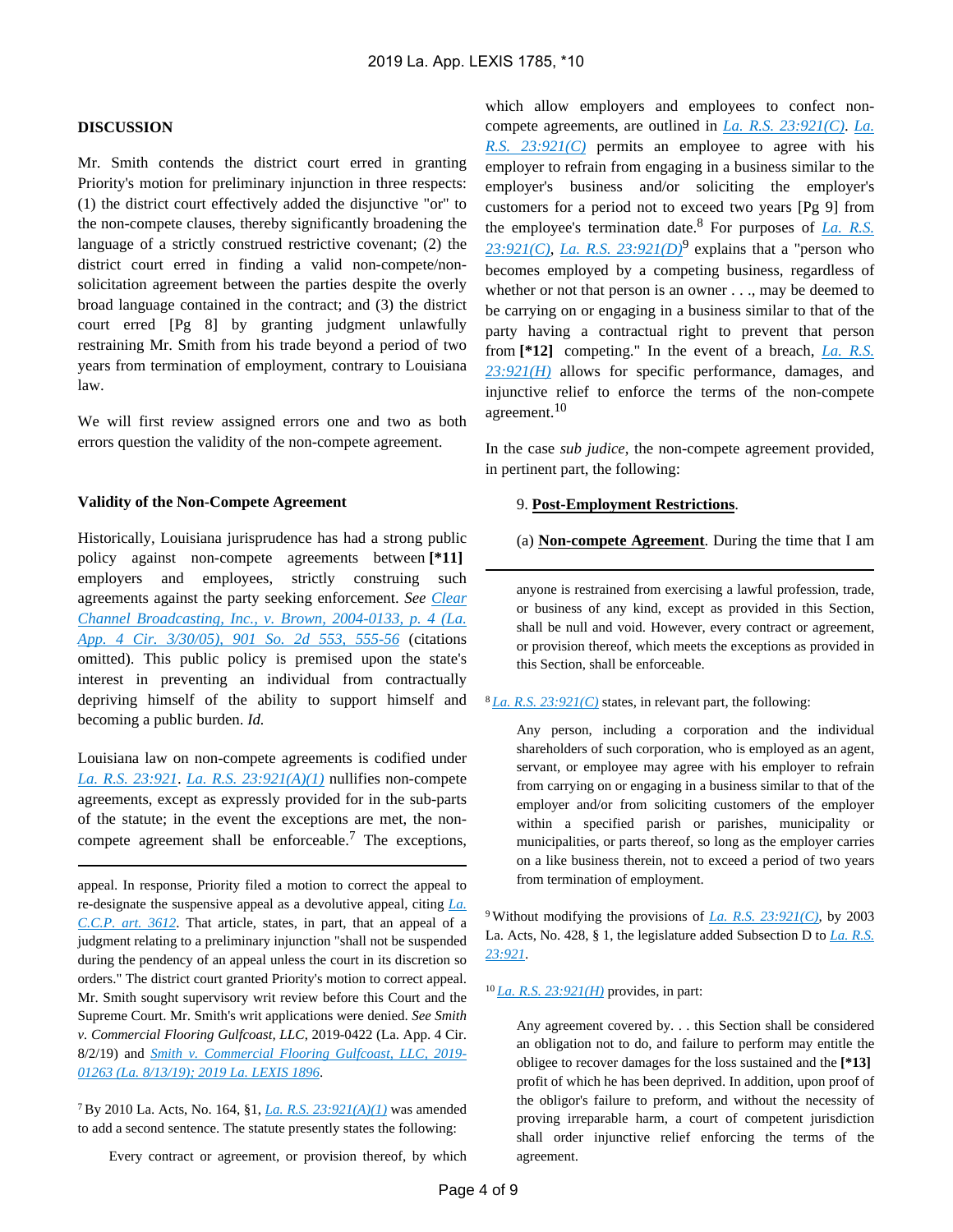employed by Company and for a period of two years after my employment with Company terminates, I will not without the prior written consent of Company:

(i) work in the Protected Parishes for a business which competes with the Company,

[Pg 10] (ii) own a business in the Protected Parishes which competes with the Company, and

(iii) solicit customers of the Company in the Protected Parishes.

For purposes of this Agreement, the business of the Company is the sale and/or installation of floor preparation and/or materials. Employee acknowledges that he is, by virtue of his work with the Company, familiar with all aspects of the Company's business and that further description of the Company business is not necessary to his understanding of the scope of his agreements **[\*14]** contained herein.

As used in this Section 9, the "Protected Parishes" are Orleans, St. Tammany, Jefferson, St. Charles, St. John the Baptist, Lafourche, Terrebonne, St. Bernard, East Baton Rouge, West Baton Rouge, Tangipahoa, Ascension, St. James, Lafayette, Evangeline, Iberville, Acadia, and Plaquemines.

10. **Injunctive Relief**. I recognize that if I breach this Agreement, Company's business will suffer irreparable harm and that remedies at law will be inadequate. I agree that in case of any breach or threatened breach of this Agreement, Company is entitled to immediate injunctive relief or a decree of specific performance of this Agreement, in addition to any other remedies provided by law and without being required to prove irreparable harm or special damages. \*\*\*\*

15. **Severability**. I agree that the provisions of this Agreement are fair and reasonable in light of my employment relationship with Company and the nature of Company's business. Nevertheless, if a court of competent jurisdiction should invalidate any provision of this Agreement, all other provisions shall survive and remain valid and enforceable. If a court of competent jurisdiction should decline to enforce any provision on **[\*15]** the ground it is over broad or unreasonable, the parties authorize the Court to revise the provision so that it may be enforceable under Louisiana law.

In examining the validity of a non-compete agreement, wellsettled jurisprudence provides that a non-compete agreement is a contract between the parties who enter it, and is to be construed according to the general rules of contract interpretation. *[SWAT 24 Shreveport Bossier, Inc. v. Bond,](https://advance.lexis.com/api/document?collection=cases&id=urn:contentItem:43F8-SS90-0039-4289-00000-00&context=)* 

*[2000-1695, p. 20 \(La. 6/29/01\), 808 So.2d 294, 307](https://advance.lexis.com/api/document?collection=cases&id=urn:contentItem:43F8-SS90-0039-4289-00000-00&context=)*, *superseded by statute on other grounds*. This Court explained the guidelines under which we interpret contracts in [Pg 11] *[Bd. of Supervisors of La. State Univ. v. 2226 Canal St.,](https://advance.lexis.com/api/document?collection=cases&id=urn:contentItem:5V0R-PKC1-JCRC-B0S0-00000-00&context=)  [L.L.C., 2018-0254, pp. 4-5 \(La. App. 4 Cir. 12/19/18\), 262 So.](https://advance.lexis.com/api/document?collection=cases&id=urn:contentItem:5V0R-PKC1-JCRC-B0S0-00000-00&context=)  [3d 909, 914-15](https://advance.lexis.com/api/document?collection=cases&id=urn:contentItem:5V0R-PKC1-JCRC-B0S0-00000-00&context=)* (citations omitted) as follows.

In interpreting contracts, we are guided by the general rules contained in *[La. C.C. arts. 2045-2057](https://advance.lexis.com/api/document?collection=statutes-legislation&id=urn:contentItem:5FH0-V021-DYB7-W22W-00000-00&context=)*. *[La. C.C. art.](https://advance.lexis.com/api/document?collection=statutes-legislation&id=urn:contentItem:5FH0-V021-DYB7-W22W-00000-00&context=)  [2045](https://advance.lexis.com/api/document?collection=statutes-legislation&id=urn:contentItem:5FH0-V021-DYB7-W22W-00000-00&context=)* states that the interpretation of a contract is the determination of the common intent of the parties. To ascertain the parties' intent, the court must first look to the words and provisions of the contract. *[Amend v.](https://advance.lexis.com/api/document?collection=cases&id=urn:contentItem:3RX4-3SC0-003G-N38B-00000-00&context=)  [McCabe, 95-0316, p. 7 \(La. 12/1/95\), 664 So.2d 1183,](https://advance.lexis.com/api/document?collection=cases&id=urn:contentItem:3RX4-3SC0-003G-N38B-00000-00&context=)  [1187](https://advance.lexis.com/api/document?collection=cases&id=urn:contentItem:3RX4-3SC0-003G-N38B-00000-00&context=)*. When the words of a contract are clear and explicit and lead to no absurd consequences, no further interpretation may be made in search of the parties' intent. *[La. C.C. art. 2046](https://advance.lexis.com/api/document?collection=statutes-legislation&id=urn:contentItem:5FH0-V021-DYB7-W22X-00000-00&context=)*. When the language of the contract is unambiguous, the letter of the clause should not be disregarded under the pretext of pursuing its spirit. *[La. C.C. art. 2046](https://advance.lexis.com/api/document?collection=statutes-legislation&id=urn:contentItem:5FH0-V021-DYB7-W22X-00000-00&context=)*, comment (b). Moreover, to determine the meaning of **[\*16]** words used in a contract, a court should give them their general prevailing meaning. If a word is susceptible to different meanings, it must be interpreted as having the meaning that best conforms to the object of the contract. *[La. C.C. art. 2048](https://advance.lexis.com/api/document?collection=statutes-legislation&id=urn:contentItem:5FH0-V021-DYB7-W230-00000-00&context=)*. A provision susceptible to different meanings must be interpreted with a meaning that renders the provision effective, and not with one that renders it ineffective. *[La. C.C. art.](https://advance.lexis.com/api/document?collection=statutes-legislation&id=urn:contentItem:5FH0-V021-DYB7-W231-00000-00&context=)  [2049](https://advance.lexis.com/api/document?collection=statutes-legislation&id=urn:contentItem:5FH0-V021-DYB7-W231-00000-00&context=)*. The meaning and intent of the parties to a written instrument is ordinarily determined from the four corners of the instrument, and extrinsic (parol) evidence is inadmissible either to explain or to contradict the terms thereof. *[Ortego v. Department of Transp. & Dev.,](https://advance.lexis.com/api/document?collection=cases&id=urn:contentItem:3RJN-2K20-0039-43R3-00000-00&context=)  [\[19\]96-1322, p. 7 \(La. 2/25/97\), 689 So.2d 1358, 1363](https://advance.lexis.com/api/document?collection=cases&id=urn:contentItem:3RJN-2K20-0039-43R3-00000-00&context=)*. Contracts, subject to interpretation from the instrument's four corners without the necessity of extrinsic evidence, are to be interpreted as a matter of law, and the use of extrinsic evidence is proper only where a contract is ambiguous after examination of the four corners of the agreement. *[Richard A. Tonry, P.L.C. ex rel. Tonry v.](https://advance.lexis.com/api/document?collection=cases&id=urn:contentItem:46DG-BPM0-0039-416S-00000-00&context=)  [Constitution State Service, L.L.C., 2002-0536, p. 3 \(La.](https://advance.lexis.com/api/document?collection=cases&id=urn:contentItem:46DG-BPM0-0039-416S-00000-00&context=)  [App. 4 Cir. 7/17/02\), 822 So.2d 879, 881](https://advance.lexis.com/api/document?collection=cases&id=urn:contentItem:46DG-BPM0-0039-416S-00000-00&context=)*. Therefore, each provision of a contract must be interpreted in light of the other provisions so that each is given the meaning suggested by the contract as a whole. *[La. C.C. art. 2050](https://advance.lexis.com/api/document?collection=statutes-legislation&id=urn:contentItem:5FH0-V021-DYB7-W232-00000-00&context=)*. Doubtful provisions must be interpreted in light of the nature of the contract, equity, usages, the conduct of **[\*17]** the parties before and after the formation of the contract, and other contracts of a like nature between the same parties. *[La. C.C. art. 2053](https://advance.lexis.com/api/document?collection=statutes-legislation&id=urn:contentItem:5FH0-V021-DYB7-W235-00000-00&context=)*.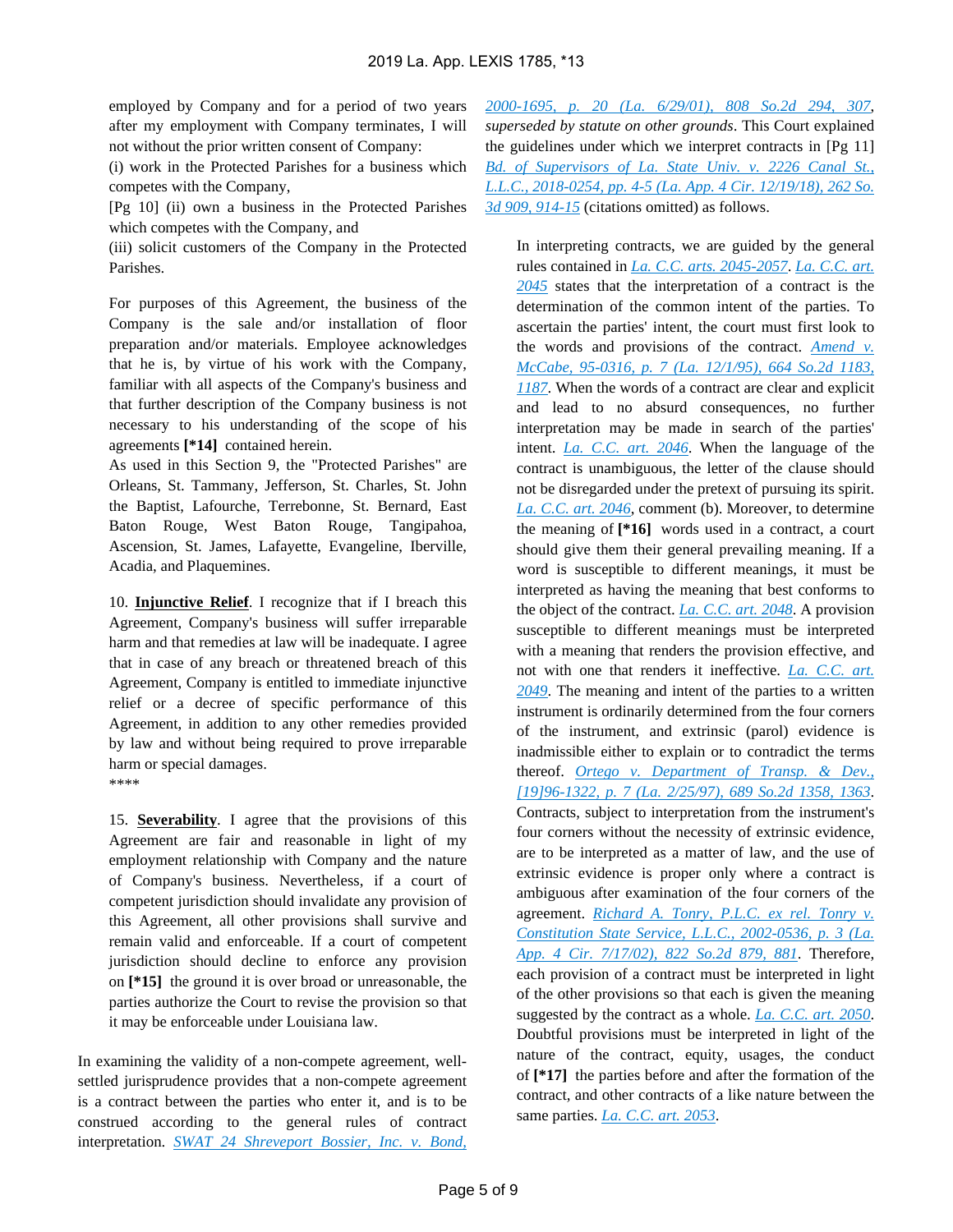#### *Conjunctive/Disjunctive Use*

Mr. Smith's first assigned error contends the non-compete agreement's clauses which use the conjunctive "and" in listing the prohibited behaviors, instead [Pg 12] of the use of the disjunctive "or" meant the clear wording of the agreement required him to engage in all three prohibited behaviors for a breach to occur, specifically ownership of a competing business. He, therefore, argues that Priority's use of the conjunctive "and" compels strict enforcement against the validity of the non-compete agreement. In support of this argument, Mr. Smith relies on *[La. C.C.P. art. 5056](https://advance.lexis.com/api/document?collection=statutes-legislation&id=urn:contentItem:5FGM-00R1-DYB7-W2J1-00000-00&context=)* and *[La.](https://advance.lexis.com/api/document?collection=statutes-legislation&id=urn:contentItem:5FH1-48K1-DYB7-W3MV-00000-00&context=)  [R.S. 1:9](https://advance.lexis.com/api/document?collection=statutes-legislation&id=urn:contentItem:5FH1-48K1-DYB7-W3MV-00000-00&context=)*.

*[La. C.C.P. art. 5056](https://advance.lexis.com/api/document?collection=statutes-legislation&id=urn:contentItem:5FGM-00R1-DYB7-W2J1-00000-00&context=)* states that "*[u]nless the context clearly indicates otherwise*: (1) [t]he word "and" indicates the conjunctive; (2) [t]he word "or" indicates the disjunctive; and (3) [w]hen the article is phrased in the disjunctive, followed by the words "or both", both the conjunctive and disjunctive are intended." [Emphasis added]. Similarly, *[La. R.S.1:9](https://advance.lexis.com/api/document?collection=statutes-legislation&id=urn:contentItem:5FH1-48K1-DYB7-W3MV-00000-00&context=)* provides "*[u]nless it is otherwise clearly indicated by the context*, whenever the term "or" is used in the Revised Statutes, it is used in the disjunctive **[\*18]** and does not mean "and/or."' [Emphasis added]. We disagree with Mr. Smith's argument that the application of these statutes require invalidation of the non-compete agreement.

We first note that the proper meaning of the conjunctive "and" and the disjunctive "or," as utilized in *[La. C.C.P. art. 5056](https://advance.lexis.com/api/document?collection=statutes-legislation&id=urn:contentItem:5FGM-00R1-DYB7-W2J1-00000-00&context=)* and *[La. R.S. 1:9](https://advance.lexis.com/api/document?collection=statutes-legislation&id=urn:contentItem:5FH1-48K1-DYB7-W3MV-00000-00&context=)* refer to their usage under the general rules of statutory construction, rather than in a civil context. *See [Smith](https://advance.lexis.com/api/document?collection=cases&id=urn:contentItem:3RX4-B1F0-003G-N226-00000-00&context=)  [v. Our Lady of the Lake Hospital, 624 So.2d 1239, 1249 \(La.](https://advance.lexis.com/api/document?collection=cases&id=urn:contentItem:3RX4-B1F0-003G-N226-00000-00&context=)  [App. 1st Cir. 1993\)](https://advance.lexis.com/api/document?collection=cases&id=urn:contentItem:3RX4-B1F0-003G-N226-00000-00&context=)*. In a civil context, such as the present matter, established jurisprudence recognizes that "and" may mean "or" and vice versa. *Id. See also [Bradford v. Louisiana](https://advance.lexis.com/api/document?collection=cases&id=urn:contentItem:3S3K-7270-003G-40W4-00000-00&context=)  [Public Service Com'n, 189 La. 327, 338, 179 So. 442 \(1938\)](https://advance.lexis.com/api/document?collection=cases&id=urn:contentItem:3S3K-7270-003G-40W4-00000-00&context=)*, (where the Court opined that "and" may be construed to mean "or" to effectuate the intention of the parties to an instrument). Hence, the use of "and" in listing the non-competitive behaviors proscribed in this civil, non-compete [Pg 13] agreement, rather than the disjunctive "or" does not automatically mandate invalidation of the non-compete agreement. Instead, we must review the context and apply the established principles of contract interpretation enunciated herein to evaluate the non-compete agreement's validity.

The non-compete agreement herein entails an independent examination of the contract and presents questions of law, rather than a review of the **[\*19]** district court's factual findings; thus, the appropriate standard of appellate review is *de novo*—whether the district court was legally correct or incorrect. *See [New Orleans Jazz & Heritage Found., Inc. v.](https://advance.lexis.com/api/document?collection=cases&id=urn:contentItem:7YKS-JJ81-2RHN-N063-00000-00&context=)* 

*[Kirksey, 2009-1433, p. 9 \(La. App. 4 Cir. 5/29/10\), 40 So.3d](https://advance.lexis.com/api/document?collection=cases&id=urn:contentItem:7YKS-JJ81-2RHN-N063-00000-00&context=)  [394, 401](https://advance.lexis.com/api/document?collection=cases&id=urn:contentItem:7YKS-JJ81-2RHN-N063-00000-00&context=)*. Based on the four corners of the non-compete agreement, we find the words of the non-compete agreement are clear and unambiguous. The agreement signed by Mr. Smith expressly restrains Mr. Smith from working for a competitor, owning a competitive business, and soliciting Priority's customers in the protected parishes. Notwithstanding, at trial, Mr. Smith admitted he signed the non-compete agreement, but he understood the non-compete agreement to mean he could not take ownership of a competing business. Evidenced by the fact that the noncompete clauses parrot the restrained behavior permitted by *[La. R.S. 23:921\(C\)](https://advance.lexis.com/api/document?collection=statutes-legislation&id=urn:contentItem:5GCR-5K51-DXC8-0121-00000-00&context=)* and *[23:921\(D\)](https://advance.lexis.com/api/document?collection=statutes-legislation&id=urn:contentItem:5GCR-5K51-DXC8-0121-00000-00&context=)*, we find the clear purpose of the non-compete agreement was to restrain Mr. Smith from engaging in any of the behaviors listed, whether by working with a competitor or as a competitive owner. The interpretation of the contract urged by Mr. Smith—that Priority only wanted to restrain him from competition in his capacity as an owner—is antithetical to the purpose of the non-compete agreement. Hence, based on our *de novo* review, **[\*20]** Priority's use of the conjunctive "and" in listing the proscribed behavior in the [Pg 14] non-compete clauses does not invalidate the non-compete agreement. This error is without merit.

#### *Overly broad Business Definition*

Next, Mr. Smith argues that the definition of Priority's business as contained in the non-compete agreement—the sale and/or installation of floor preparation and/or materials is overly broad; and consequently, violates *[La. R.S.](https://advance.lexis.com/api/document?collection=statutes-legislation&id=urn:contentItem:5GCR-5K51-DXC8-0121-00000-00&context=)  [23:921\(C\)](https://advance.lexis.com/api/document?collection=statutes-legislation&id=urn:contentItem:5GCR-5K51-DXC8-0121-00000-00&context=)*. He asserts that in the context of that definition, Priority's non-compete agreement could restrict former employees from competing in the flooring business in jobs that ranged from construction worker to a cashier. Mr. Smith relies in part on *[Paradigm Health Sys., L.L.C. v. Faust, 2016-](https://advance.lexis.com/api/document?collection=cases&id=urn:contentItem:5N9B-M9S1-F04G-H0S6-00000-00&context=) [1276 \(La. App. 1 Cir. 4/12/17\), 218 So.3d 1068](https://advance.lexis.com/api/document?collection=cases&id=urn:contentItem:5N9B-M9S1-F04G-H0S6-00000-00&context=)*. In that case, the First Circuit found that a non-compete agreement which prohibited a doctor from engaging "in the practice of medicine" or rendering "any medical services" to any business similar to services provided by the former employer was overly broad and unenforceable. The agreement restricted the doctor from engaging in many more types of employment than he actually performed for the employer. The First Circuit noted that the "employer is only entitled to keep employees from competing with the employer's **[\*21]** actual business, not some overblown contractual definition of business designed to cover the proverbial waterfront and keep exemployees from being able to make a living in any segment of the ex-employer's industry." *[Id., 2016-1276, p. 7, 218 So. 3d](https://advance.lexis.com/api/document?collection=cases&id=urn:contentItem:5N9B-M9S1-F04G-H0S6-00000-00&context=)  [at 1073](https://advance.lexis.com/api/document?collection=cases&id=urn:contentItem:5N9B-M9S1-F04G-H0S6-00000-00&context=)* (citation omitted). We find the present non-compete agreement distinguishable from the *Paradigm* non-compete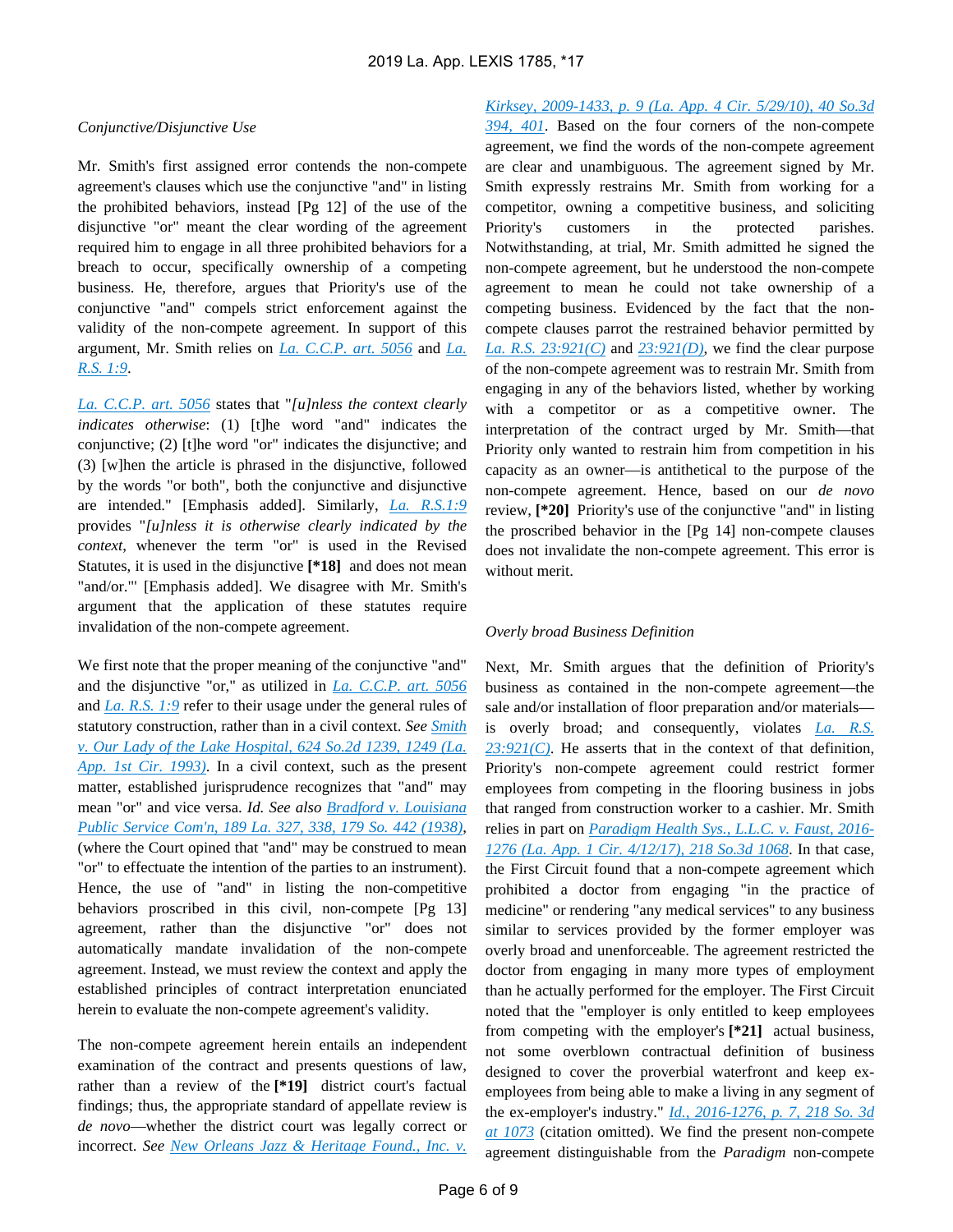#### agreement.

The *Paradigm* Court voided the non-compete agreement based on its finding that enforcement of the contract would have restricted the employee from engaging in many more types of employment that the employee actually held with the [Pg 15] employer. Unlike *Paradigm*, the non-compete agreement herein did not restrict Mr. Smith from engaging in employment beyond the scope of Priority's business; rather, the non-compete agreement, in its totality, prohibited Mr. Smith from "work in the protected parishes for a business which competes with the Company." We find the present case aligns more closely with *[Baton Rouge Computer Sales, Inc. v.](https://advance.lexis.com/api/document?collection=cases&id=urn:contentItem:40S8-1PW0-0039-402C-00000-00&context=)  [Miller-Conrad, 1999-1200, p.3 \(La. App. 1 Cir. 5/23/00\), 767](https://advance.lexis.com/api/document?collection=cases&id=urn:contentItem:40S8-1PW0-0039-402C-00000-00&context=)  [So.2d 763, 764](https://advance.lexis.com/api/document?collection=cases&id=urn:contentItem:40S8-1PW0-0039-402C-00000-00&context=)*, a case where the employee challenged the enforceability of a non-compete agreement because the business was not defined with sufficient specificity. The Court found that the law does not require a specific definition of the employer's business in a non-competition **[\*22]**  agreement. *Id.*. In upholding the validity of the non-compete agreement, the Court noted there was no evidence the employer engaged in any business other than computer sales as implied by its name; and further opined that the employee knew exactly what type of business she agreed not to compete in when she signed the non-compete agreement. *Baton Rouge Computer Sales*, 1999-1200, p. 4, 767 So.2d at 765.

Similarly, in this matter, Mr. Smith explicitly acknowledged within the non-compete agreement that he was "familiar with all aspects of the Company's business and that further description of the business was "not necessary to the scope of his understanding of the agreement." Moreover, the express testimony of both Ms. Rooney and Mr. Smith conclusively established that RCC, a company where Mr. Smith is now an executive vice-president, competes directly with Priority for some of the same commercial contracts and sub-contract labor. Mr. Smith has offered no countervailing evidence to support that Priority attempted to enforce the non-compete agreement in a manner that goes beyond its business as a commercial flooring contractor. Indeed, at trial, Ms. Rooney specifically testified [Pg 16] in response to questions posed by Mr. Smith's counsel that Priority **[\*23]** did not apply the noncompete agreement to other non-commercial flooring businesses, such as retailers like "Home Depot."

Therefore, Priority's business, as defined in the non-compete agreement and understood by Mr. Smith, properly limited Mr. Smith from competing with Priority's actual business competitors, which Priority is statutorily permitted to do. Hence, this error lacks merit. $^{11}$ 

We now review the propriety of the duration of the preliminary injunctive relief granted.

#### **Duration of the Preliminary Injunction**

Mr. Smith's last assignment of error argues the judgment, which preliminarily enjoins Mr. Smith from working for RCC or any other competing business, is facially unlawful because it is beyond a period of two years from termination of employment, the statutory duration permitted by *La. R.S. [23:921\(C\)](https://advance.lexis.com/api/document?collection=statutes-legislation&id=urn:contentItem:5GCR-5K51-DXC8-0121-00000-00&context=)* for non-compete agreements. This assignment of error has merit.

A district court has broad discretion in the granting or denial of a preliminary injunction, which findings will not be disturbed on appellate review in the absence of a clear abuse of that discretion. *See [Forrester v. Bruno, 2018-0648, p. 17](https://advance.lexis.com/api/document?collection=cases&id=urn:contentItem:5W13-S341-F956-S0N9-00000-00&context=)  [\(La. App. 4 Cir. 5/1/19\), So.3d , 2019 La. App. LEXIS](https://advance.lexis.com/api/document?collection=cases&id=urn:contentItem:5W13-S341-F956-S0N9-00000-00&context=)  [784, 2019 WL 1940341, \\*8](https://advance.lexis.com/api/document?collection=cases&id=urn:contentItem:5W13-S341-F956-S0N9-00000-00&context=)*. However, that standard of review is premised upon a finding that in the exercise of its broad discretion, the district court committed **[\*24]** no error of law and was not manifestly erroneous or clearly wrong in making its factual findings. *Id.* In order for a [Pg 17] plaintiff to meet his burden of proof for a preliminary injunction, the plaintiff must make a *prima facie* showing that he will prevail at the trial on the permanent injunction. *[Id., 2018-0648, p. 17, So.](https://advance.lexis.com/api/document?collection=cases&id=urn:contentItem:5W13-S341-F956-S0N9-00000-00&context=)  [3d , 2019 La. App. LEXIS 784, \\*9](https://advance.lexis.com/api/document?collection=cases&id=urn:contentItem:5W13-S341-F956-S0N9-00000-00&context=)* (citations omitted). A *prima facie* showing to obtain a preliminary injunction is "less than that required for a permanent injunction." *Id.*

*[La. R.S. 23:921\(H\)](https://advance.lexis.com/api/document?collection=statutes-legislation&id=urn:contentItem:5GCR-5K51-DXC8-0121-00000-00&context=)* allows the issuance of a preliminary injunction, without a showing of irreparable harm, as one of the remedies to enforce a non-compete agreement. In the case *sub judice*, we find no abuse of the district court's discretion to grant a preliminary injunction to enforce the non-compete agreement. Priority made a *prima facie* showing at the hearing that Mr. Smith had signed and breached the non-compete agreement. Nonetheless, that portion of the district court's judgment which preliminary enjoined Mr. Smith from competition for a period not to exceed two years from the date of judgment is defective in two respects.

First, by its very nature, a writ of preliminary injunction is a temporary disposition of the action; it is an interlocutory order issued in **[\*25]** a summary proceeding pending a trial on the merits on the main demand for permanent injunctive relief. *See [FQCPRQ v. Brandon Investments, L.L.C., 2005-0793, p.](https://advance.lexis.com/api/document?collection=cases&id=urn:contentItem:4K18-SD80-0039-42C0-00000-00&context=)* 

<sup>11</sup>We also note that the non-compete agreement contained a severability clause. The severability clause permits a court to revise

any provision of the agreement on the ground that it is overbroad in order to make the agreement enforceable. Hence, in the event the description of Priority's business in the non-compete agreement was "overbroad," Mr. Smith's acquiescence to the severability clause also mitigates against finding merit to this error.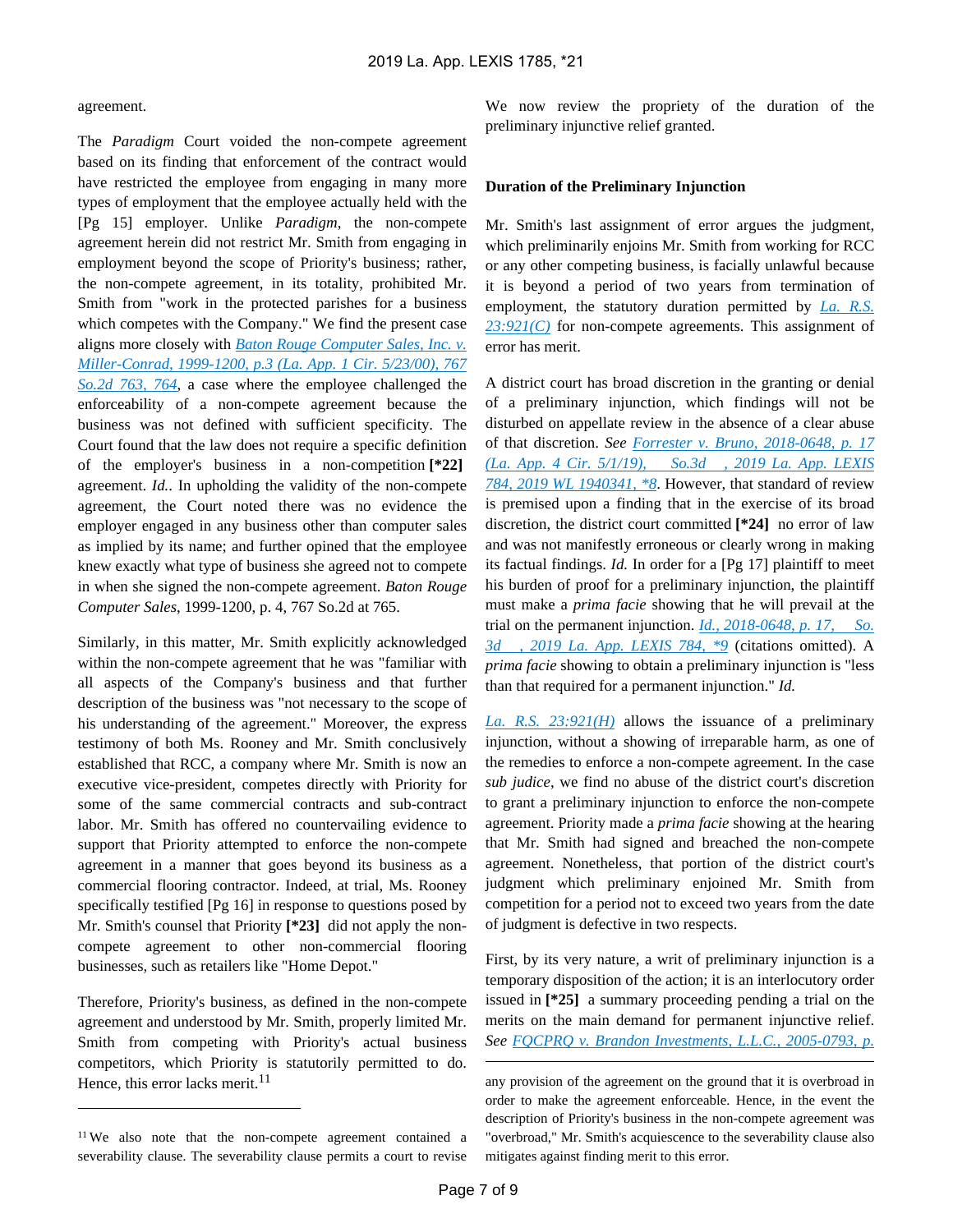*[7 \(La. App. 4 Cir. 3/29/06\), 930 So.2d 107, 111-112](https://advance.lexis.com/api/document?collection=cases&id=urn:contentItem:4K18-SD80-0039-42C0-00000-00&context=)*.

Therefore, in granting a preliminary injunction enjoining competition for up to two years, the maximum duration statutorily allowed, the judgment, in effect, grants a permanent injunction. As an interlocutory order requires only a *prima facie* showing, the judgment can only preliminarily enjoin Mr. Smith until a hearing on the permanent injunction.

Second, a preliminary injunction that extends for up to two years from the date of judgment impermissibly extends the time period to restrict competition [Pg 18] allowed by law that Mr. Smith and Priority contracted for in the non-compete agreement. The non-compete agreement unambiguously stated that Mr. Smith would be prohibited from competition for "two years from the date of termination," the time period that complies with the statutory period permitted by *[La. R.S.](https://advance.lexis.com/api/document?collection=statutes-legislation&id=urn:contentItem:5GCR-5K51-DXC8-0121-00000-00&context=)  [23:921\(C\)](https://advance.lexis.com/api/document?collection=statutes-legislation&id=urn:contentItem:5GCR-5K51-DXC8-0121-00000-00&context=)*. As such, based on the four corners of the contract, the maximum duration Mr. Smith can be preliminarily or permanently enjoined from competing with Priority is two years from the date of his termination—December 15, 2017.

Therefore, although we find no manifest error in the district **[\*26]** court's grant of the preliminary injunction, we do find the district court erred as a matter of law in extending the preliminary injunction for a period not to exceed two years from the date of judgment. Accordingly, we amend the district court's judgment to limit the duration of the preliminary injunction to two years from December 15, 2017, Mr. Smith's last employment date with Priority.

#### **CONCLUSION**

Based on the foregoing reasons, the non-compete agreement is enforceable as it meets the exceptions as provided for in *[La.](https://advance.lexis.com/api/document?collection=statutes-legislation&id=urn:contentItem:5GCR-5K51-DXC8-0121-00000-00&context=)  [R.S. 23:921\(C\)](https://advance.lexis.com/api/document?collection=statutes-legislation&id=urn:contentItem:5GCR-5K51-DXC8-0121-00000-00&context=)* and *[\(D\)](https://advance.lexis.com/api/document?collection=statutes-legislation&id=urn:contentItem:5GCR-5K51-DXC8-0121-00000-00&context=)*. Accordingly, we amend and affirm as amended the district court's judgment.

## **JUDGMENT AMENDED AND AFFIRMED AS AMENDED**

BELSOME, J., CONCURS IN THE RESULT.

**Concur by:** CHASE

**Dissent by:** CHASE

## **Dissent**

## **CHASE, J., CONCURS IN PART, DISSENTS IN PART, AND ASSIGNS REASONS**

I concur with the majority's opinion to the extent that the trial court erred as a matter of law in extending the preliminary injunction for a period not to exceed two years from the date of judgment. Accordingly, I agree that the judgment should be amended to reflect the preliminary injunction is limited in duration to two years from December 15, 2017, Mr. Smith's last employment date with Priority.

I respectfully dissent in regards to the majority's **[\*27]**  finding that the non-compete agreement applies in the absence of Mr. Smith having an ownership interest in RCC. The majority's reliance on *[Smith v. Our Lady of the Lake Hospital,](https://advance.lexis.com/api/document?collection=cases&id=urn:contentItem:3RX4-B1F0-003G-N226-00000-00&context=)  [624 So.2d 1239 \(La.App. 1st Cir. 1993\)](https://advance.lexis.com/api/document?collection=cases&id=urn:contentItem:3RX4-B1F0-003G-N226-00000-00&context=)*, and *[Bradford v.](https://advance.lexis.com/api/document?collection=cases&id=urn:contentItem:3S3K-7270-003G-40W4-00000-00&context=)  [Louisiana Public Service Com'n, 189 La. 327, 179 So. 442](https://advance.lexis.com/api/document?collection=cases&id=urn:contentItem:3S3K-7270-003G-40W4-00000-00&context=)  [\(1938\)](https://advance.lexis.com/api/document?collection=cases&id=urn:contentItem:3S3K-7270-003G-40W4-00000-00&context=)*, for the proposition that "and" can be construed as "or" in a civil context, is contrary to established maxims for the interpretation of contracts and non-compete agreements. In case of doubt, a contract must be interpreted against its drafter. *[La. C.C. art. 2056](https://advance.lexis.com/api/document?collection=statutes-legislation&id=urn:contentItem:5FH0-V021-DYB7-W238-00000-00&context=)*. Moreover, because of the restrictions placed on employees, non-compete agreements must be strictly construed. *See [Causin, L.L.C. v. Pace Safety](https://advance.lexis.com/api/document?collection=cases&id=urn:contentItem:5V9P-J6N1-FC6N-X1Y7-00000-00&context=)  [Consultants, LLC, 2018-0706, pp. 11-12 \(La.App. 4 Cir.](https://advance.lexis.com/api/document?collection=cases&id=urn:contentItem:5V9P-J6N1-FC6N-X1Y7-00000-00&context=)  [1/30/19\), \\_\\_\\_ So.3d \\_\\_\\_, \\_\\_\\_, 2019 La. App. LEXIS 152, 2019](https://advance.lexis.com/api/document?collection=cases&id=urn:contentItem:5V9P-J6N1-FC6N-X1Y7-00000-00&context=)  [WL 385206](https://advance.lexis.com/api/document?collection=cases&id=urn:contentItem:5V9P-J6N1-FC6N-X1Y7-00000-00&context=)*.

We have consistently held that it is not the province of the courts to relieve a party from the chosen language in a contract they drafted themselves. *See [Hymel v. Eagle, Inc.,](https://advance.lexis.com/api/document?collection=cases&id=urn:contentItem:4VWB-SCC0-TXFT-31R2-00000-00&context=)  [2008-1287, p. 5 \(La.App. 4 Cir. 3/18/09\), 7 So.3d 1249, 1253](https://advance.lexis.com/api/document?collection=cases&id=urn:contentItem:4VWB-SCC0-TXFT-31R2-00000-00&context=)*. When the words of a contract are clear and explicit and lead to no absurd consequences, no further interpretation may be made in search of a party's intent. *[La. C.C. art. 2046](https://advance.lexis.com/api/document?collection=statutes-legislation&id=urn:contentItem:5FH0-V021-DYB7-W22X-00000-00&context=)*. The words of a contract must be given their generally prevailing meaning. *[La. C.C. art. 2047](https://advance.lexis.com/api/document?collection=statutes-legislation&id=urn:contentItem:5FH0-V021-DYB7-W22Y-00000-00&context=)*. A plain reading of the conjunctive word "and" does not lead to an absurd result. As Mr. Smith points out, at one time, an employee's ownership interest in his new employer was once a requirement under the law to enforce a non-compete agreement. *See [SWAT 24](https://advance.lexis.com/api/document?collection=cases&id=urn:contentItem:43F8-SS90-0039-4289-00000-00&context=)  [Shreveport Bossier, Inc. v. Bond, 2000-1695, pp. 21-22 \(La.](https://advance.lexis.com/api/document?collection=cases&id=urn:contentItem:43F8-SS90-0039-4289-00000-00&context=)  [6/29/01\), 808 So. 2d 294, 307-08](https://advance.lexis.com/api/document?collection=cases&id=urn:contentItem:43F8-SS90-0039-4289-00000-00&context=)*, *superseded by statute on other grounds*. Under the **[\*28]** current law, nothing prohibits an employer from drafting a non-compete agreement less restrictive than that allowed by the statute.

Priority submits parole evidence, and cites to *[La. R.S.](https://advance.lexis.com/api/document?collection=statutes-legislation&id=urn:contentItem:5GCR-5K51-DXC8-0121-00000-00&context=)*   $23:921(D)^1$  $23:921(D)^1$  in support of its intent in drafting the non-

<sup>&</sup>lt;sup>1</sup>The statute provides "a person who becomes employed by a